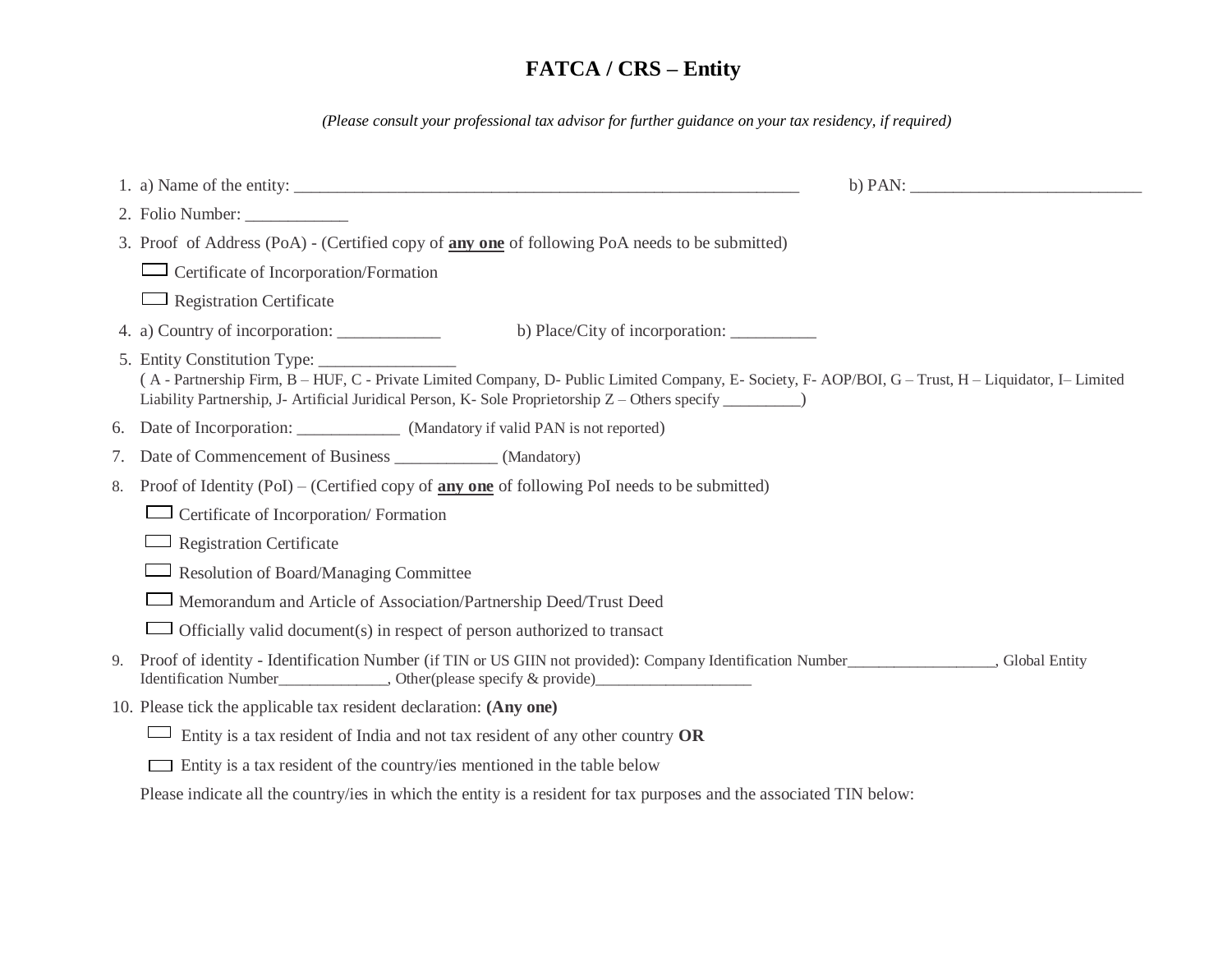| Country/(ies) of tax<br>residency | <b>Tax Identification</b><br>Number $\%$ | <b>Identification Type (TIN or</b><br>Other <sup>%</sup> , please specify) | <b>Address for tax</b><br>purposes (including<br>city, state, country<br>and pin code) | <b>Address type:</b><br><b>Residential or</b><br>business<br>Residential,<br>2.<br>3.<br><b>Business</b><br>4. Registered Office<br>Unspecified<br>5. | <b>Contact details</b><br>(Mobile /<br>telephone no<br>including ISD<br>and STD code) |
|-----------------------------------|------------------------------------------|----------------------------------------------------------------------------|----------------------------------------------------------------------------------------|-------------------------------------------------------------------------------------------------------------------------------------------------------|---------------------------------------------------------------------------------------|
|                                   |                                          |                                                                            |                                                                                        |                                                                                                                                                       |                                                                                       |
|                                   |                                          |                                                                            |                                                                                        |                                                                                                                                                       |                                                                                       |
|                                   |                                          |                                                                            |                                                                                        |                                                                                                                                                       |                                                                                       |

*% In case Tax Identification Number is not available, kindly provide functional equivalent<sup>1</sup>*

11. In case the Entity's Country of Incorporation/Tax residence is U.S. but Entity is not a Specified U.S. Person, mention Entity's exemption code<sup>2</sup> here: \_\_\_\_\_\_\_\_\_\_\_\_\_\_

**FATCA & CRS declaration** *(Please consult your professional tax advisor for further guidance on FATCA & CRS classification)*

| Part A (to be filled by Financial Institutions or Direct Reporting NFEs)                                                                                                                       |  |  |  |  |  |
|------------------------------------------------------------------------------------------------------------------------------------------------------------------------------------------------|--|--|--|--|--|
| GIIN not available (please tick as applicable):                                                                                                                                                |  |  |  |  |  |
| Note: If you do not have a GIIN but you are sponsored by<br>Following options available only for Financial<br>another entity, please provide your sponsor's GIIN above<br><i>Institutions:</i> |  |  |  |  |  |
| <b>Applied for</b>                                                                                                                                                                             |  |  |  |  |  |
| Not required to apply for (Please specify sub-<br>category<br>Please provide with Form W8-BEN-E, duly filled in                                                                                |  |  |  |  |  |
|                                                                                                                                                                                                |  |  |  |  |  |

 $1$  It is mandatory to supply a TIN or functional equivalent if the country in which you are tax resident issues such identifiers. If no TIN is yet available or has not yet been issued, please provide an explanation and attach this to the form.

 $\overline{a}$ 

 $2$  Refer 3(viii) of Part D

<sup>&</sup>lt;sup>3</sup> Refer 1 of Part D

 $4$  Refer 3(vii) of Part D

<sup>&</sup>lt;sup>5</sup> Refer 1A. of Part D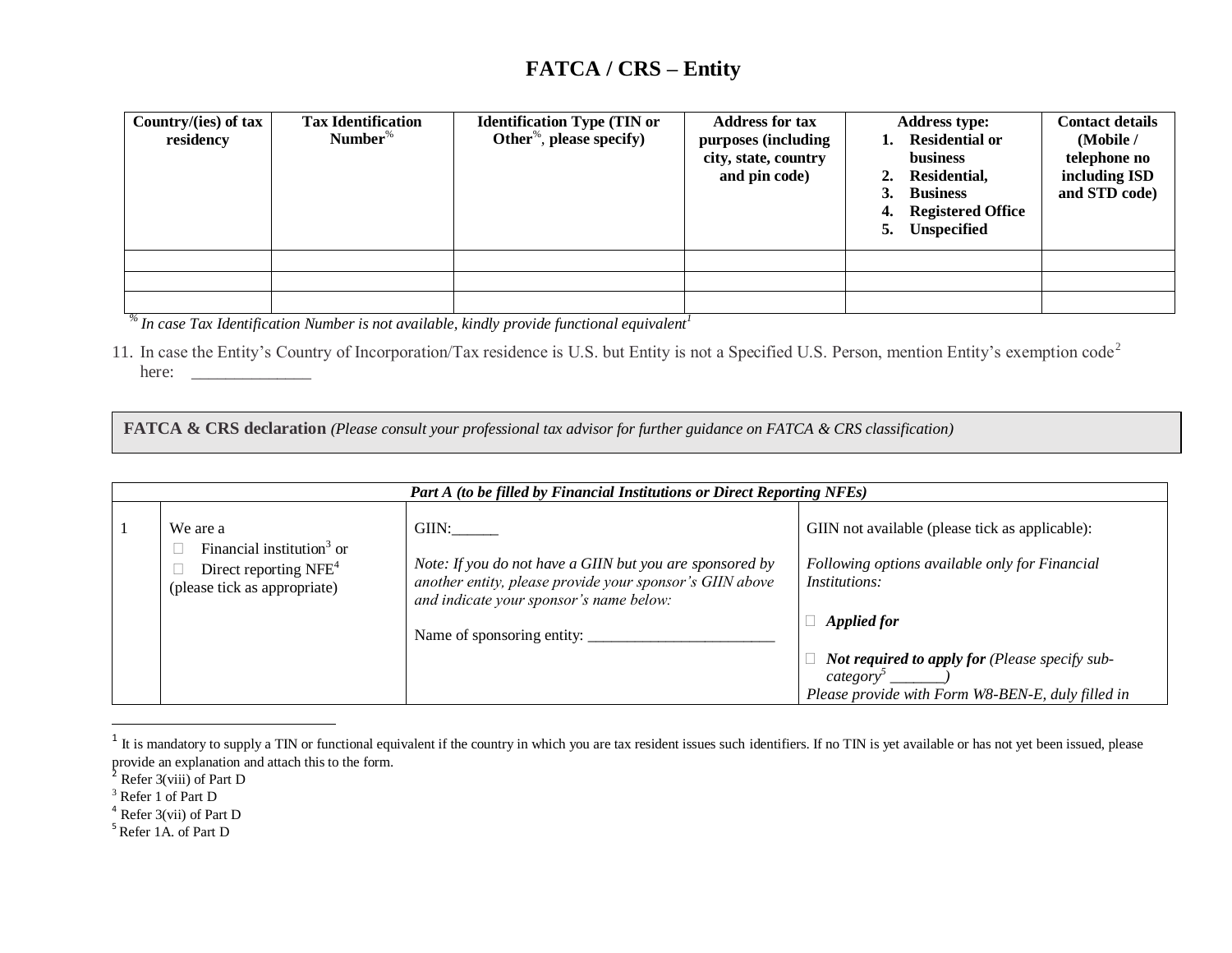|                |                                                                                                                                                                            | $\Box$ Not obtained – Non-participating FI                                                         |
|----------------|----------------------------------------------------------------------------------------------------------------------------------------------------------------------------|----------------------------------------------------------------------------------------------------|
|                |                                                                                                                                                                            |                                                                                                    |
|                |                                                                                                                                                                            | Part B (please fill any one as appropriate; to be filled by NFEs other than Direct Reporting NFEs) |
|                | Is the Entity a <i>publicly traded company</i> <sup><math>6</math></sup> (that is, a company whose<br>shares are regularly traded on an established securities market)     | $\Box$ Yes<br>(If yes, please specify any one stock exchange upon which the stock is regularly     |
|                |                                                                                                                                                                            | traded)<br>Name of the stock exchange                                                              |
| $\overline{2}$ | Is the Entity a <i>related entity of a publicly traded company</i> $\overline{\ }$ - a<br>company whose shares are regularly traded on an established<br>securities market | $\Box$ Yes<br>Name of the listed company, the stock of which is regularly traded                   |
|                |                                                                                                                                                                            | (If yes, please specify any one stock exchange upon which the stock is regularly<br>traded)        |
|                |                                                                                                                                                                            | Nature of relation:                                                                                |
|                |                                                                                                                                                                            | Subsidiary of the listed company                                                                   |
|                |                                                                                                                                                                            | Controlled by a listed company                                                                     |
| 3              | Is the Entity an <i>active NFE</i> <sup>8</sup>                                                                                                                            | $\Box$ Yes                                                                                         |
|                |                                                                                                                                                                            | Please specify the sub-category of Active NFE:<br>(Mention code – refer $2c$ of Part D)            |
| $\overline{4}$ | Is the Entity a <i>passive NFE</i> <sup>9</sup>                                                                                                                            | Yes<br>$\mathcal{L}$                                                                               |
|                |                                                                                                                                                                            | Nature of business                                                                                 |

 $\overline{\phantom{a}}$ 

<sup>6</sup> Refer 2a of Part D<br><sup>7</sup> Refer 2b of Part D

<sup>8</sup> Refer 2c of Part D

 $9$  Refer 3(ii) of Part D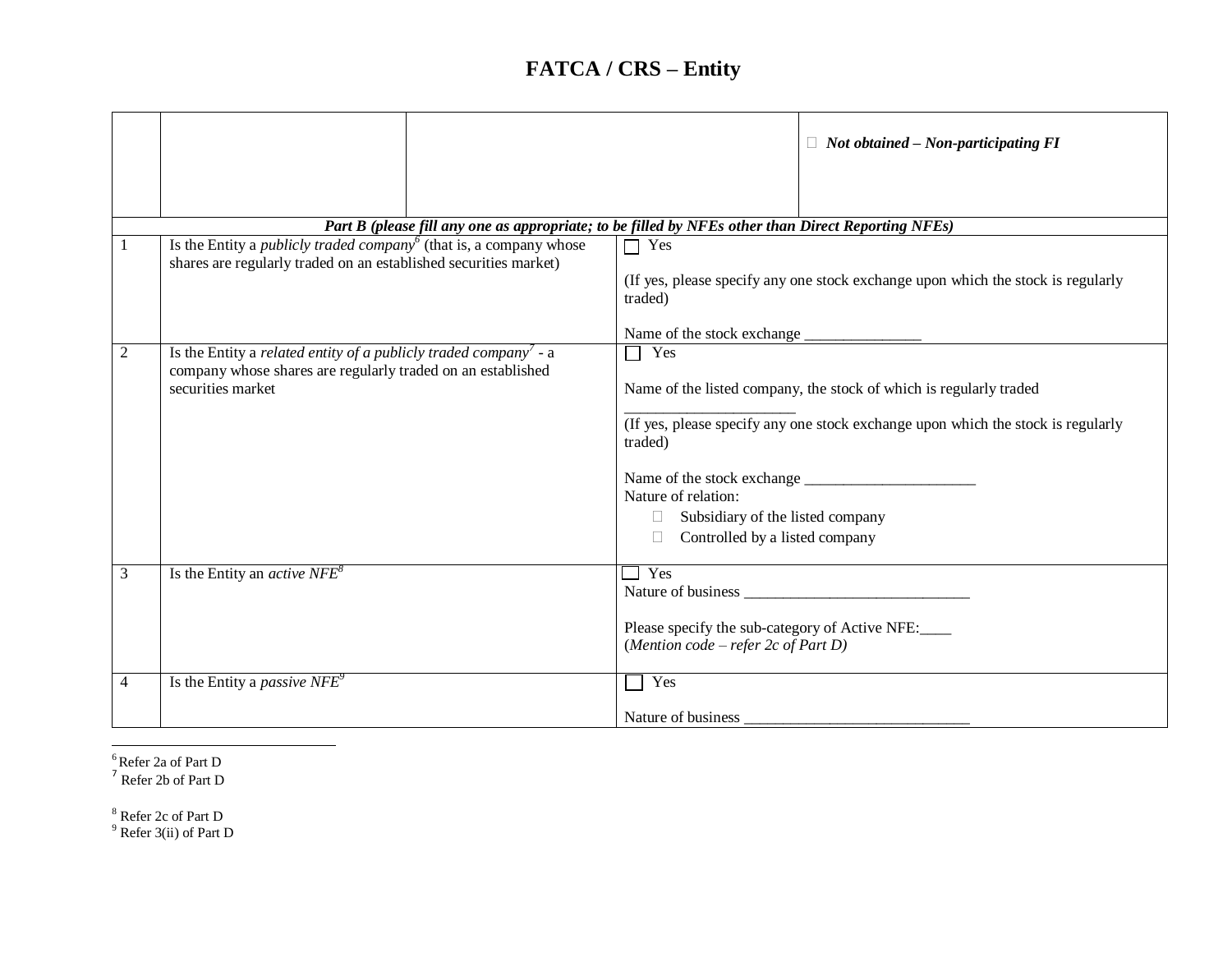|                                                                                                                |                                                                                                                                                                                                                                                                            |                         | <b>Part C</b> (to be filled only by Passive NFEs) |                         |                         |                         |
|----------------------------------------------------------------------------------------------------------------|----------------------------------------------------------------------------------------------------------------------------------------------------------------------------------------------------------------------------------------------------------------------------|-------------------------|---------------------------------------------------|-------------------------|-------------------------|-------------------------|
|                                                                                                                | Please list below the details of each controlling person(s) <sup>10</sup> , confirming ALL countries of tax residency/ permanent residency/ citizenship and ALL Tax Identification<br>Numbers for EACH controlling persons (Please attach additional sheets if necessary): |                         |                                                   |                         |                         |                         |
|                                                                                                                | Controlling<br>Person 1                                                                                                                                                                                                                                                    | Controlling<br>Person 2 | Controlling<br>Person 3                           | Controlling<br>Person 4 | Controlling<br>Person 5 | Controlling<br>Person 6 |
| Name                                                                                                           |                                                                                                                                                                                                                                                                            |                         |                                                   |                         |                         |                         |
| Maiden Name (if any)                                                                                           |                                                                                                                                                                                                                                                                            |                         |                                                   |                         |                         |                         |
| Mother's Name                                                                                                  |                                                                                                                                                                                                                                                                            |                         |                                                   |                         |                         |                         |
| Marital Status (Married, Unmarried, Others)                                                                    |                                                                                                                                                                                                                                                                            |                         |                                                   |                         |                         |                         |
| Address Type (a)Residential or Business (b)<br>Residential (c)Business (d) Registered<br>Office                |                                                                                                                                                                                                                                                                            |                         |                                                   |                         |                         |                         |
| Address (include City State, Country & Pin<br>code)                                                            |                                                                                                                                                                                                                                                                            |                         |                                                   |                         |                         |                         |
| Telephone Number (Office/Residence);<br>Mobile number with ISD code; FAX; E-<br>mail ID (optional)             |                                                                                                                                                                                                                                                                            |                         |                                                   |                         |                         |                         |
| Residential Status (Resident individual,<br>Non-resident Indian, Foreign National,<br>Person of Indian origin) |                                                                                                                                                                                                                                                                            |                         |                                                   |                         |                         |                         |
| Country of tax residency*                                                                                      |                                                                                                                                                                                                                                                                            |                         |                                                   |                         |                         |                         |
| Identification Type (Documents submitted<br>as proof of identity of the individual) <sup>®</sup>               |                                                                                                                                                                                                                                                                            |                         |                                                   |                         |                         |                         |
| <b>Identification Number (Mandatory if PAN</b><br>or Aadhaar number is not reported)                           |                                                                                                                                                                                                                                                                            |                         |                                                   |                         |                         |                         |
| Per cent of beneficial interest                                                                                |                                                                                                                                                                                                                                                                            |                         |                                                   |                         |                         |                         |
| Controlling person type code <sup>11</sup>                                                                     |                                                                                                                                                                                                                                                                            |                         |                                                   |                         |                         |                         |

 $\overline{a}$  $10$  Refer 3 (iv) of Part D

 $11$  Refer 3(iv) (A) of Part D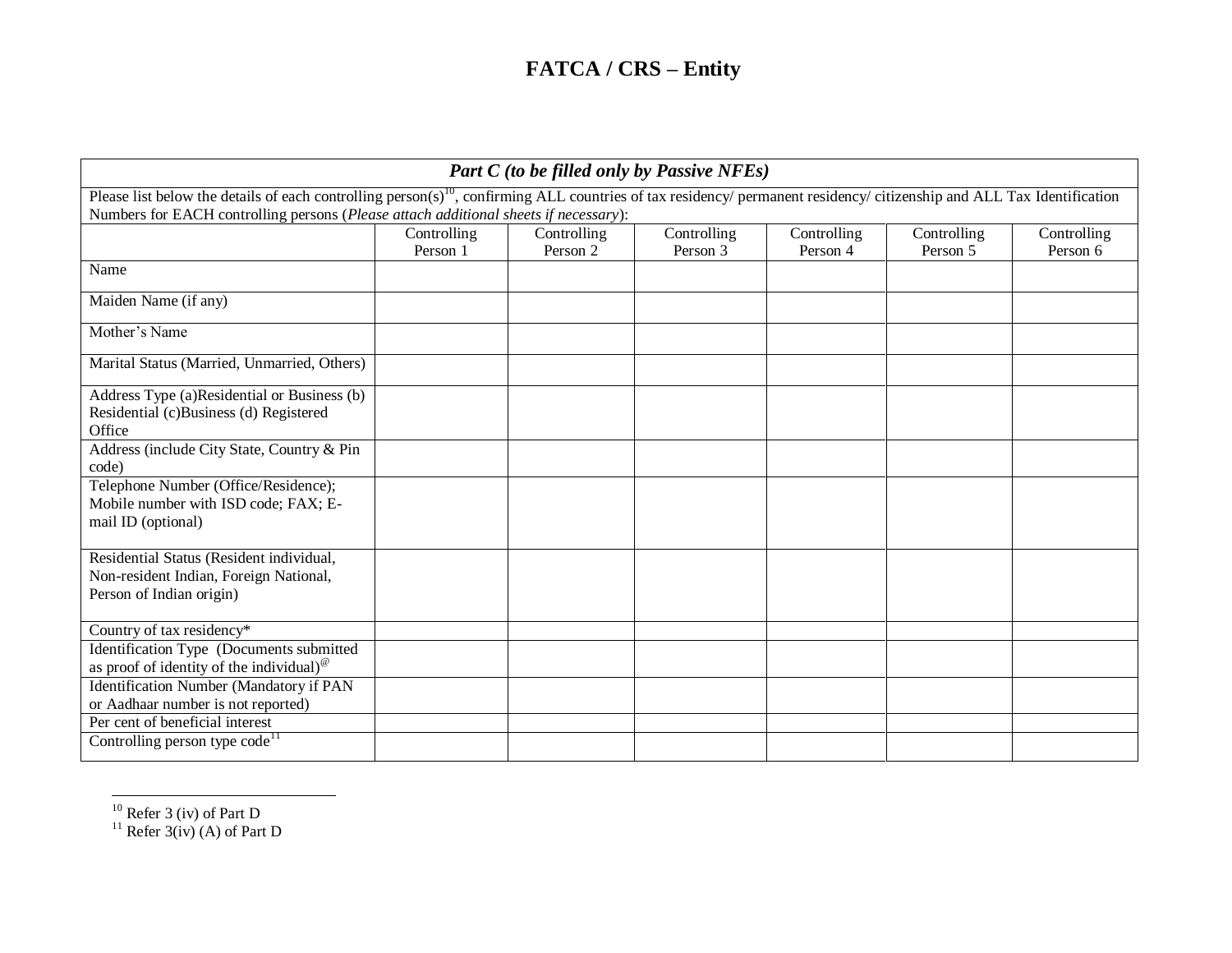| Additional details to be filled below ONLY by controlling persons having tax residency/permanent residency/citizenship in any country other than India |             |             |             |             |             |             |
|--------------------------------------------------------------------------------------------------------------------------------------------------------|-------------|-------------|-------------|-------------|-------------|-------------|
| including green card holders:                                                                                                                          |             |             |             |             |             |             |
|                                                                                                                                                        | Controlling | Controlling | Controlling | Controlling | Controlling | Controlling |
|                                                                                                                                                        | Person 1    | Person 2    | Person 3    | Person 4    | Person 5    | Person 6    |
| <b>Customer ID</b>                                                                                                                                     |             |             |             |             |             |             |
| Gender (Male, Female, Other)                                                                                                                           |             |             |             |             |             |             |
| Date of Birth (DD-MM-YYYY)                                                                                                                             |             |             |             |             |             |             |
| Place/City of Birth                                                                                                                                    |             |             |             |             |             |             |
| Country of birth                                                                                                                                       |             |             |             |             |             |             |
| Occupation Type                                                                                                                                        |             |             |             |             |             |             |
| Service (Public Sector, Private Sector,<br>$\bullet$<br>Government Sector)                                                                             |             |             |             |             |             |             |
| Others (Professional, Self-employed,<br>$\bullet$<br>Retired, Housewife, Student)                                                                      |             |             |             |             |             |             |
| <b>Business</b><br>$\bullet$                                                                                                                           |             |             |             |             |             |             |
| Not categorized                                                                                                                                        |             |             |             |             |             |             |
| Nationality (Specify Indian or Others)                                                                                                                 |             |             |             |             |             |             |
| Father's Name (mandatory if PAN not<br>provided)                                                                                                       |             |             |             |             |             |             |
| Spouse's Name (mandatory if Father's Name<br>not provided)                                                                                             |             |             |             |             |             |             |
| PAN                                                                                                                                                    |             |             |             |             |             |             |
| Tax identification number (or functional                                                                                                               |             |             |             |             |             |             |
| equivalent) for each country identified in                                                                                                             |             |             |             |             |             |             |
| relation to each person <sup>%</sup>                                                                                                                   |             |             |             |             |             |             |
| Identification type (TIN or other, please<br>specify)                                                                                                  |             |             |             |             |             |             |
| Aadhaar Number (optional)                                                                                                                              |             |             |             |             |             |             |

**\***To include US, where controlling person is a US citizen or green card holder *%* In case Tax Identification Number is not available, kindly provide functional equivalent**Error! Bookmark not defined.**

@ Permissible values are:

- Passport (With Expiry Date)
- Election ID card
- PAN Card
- ID Card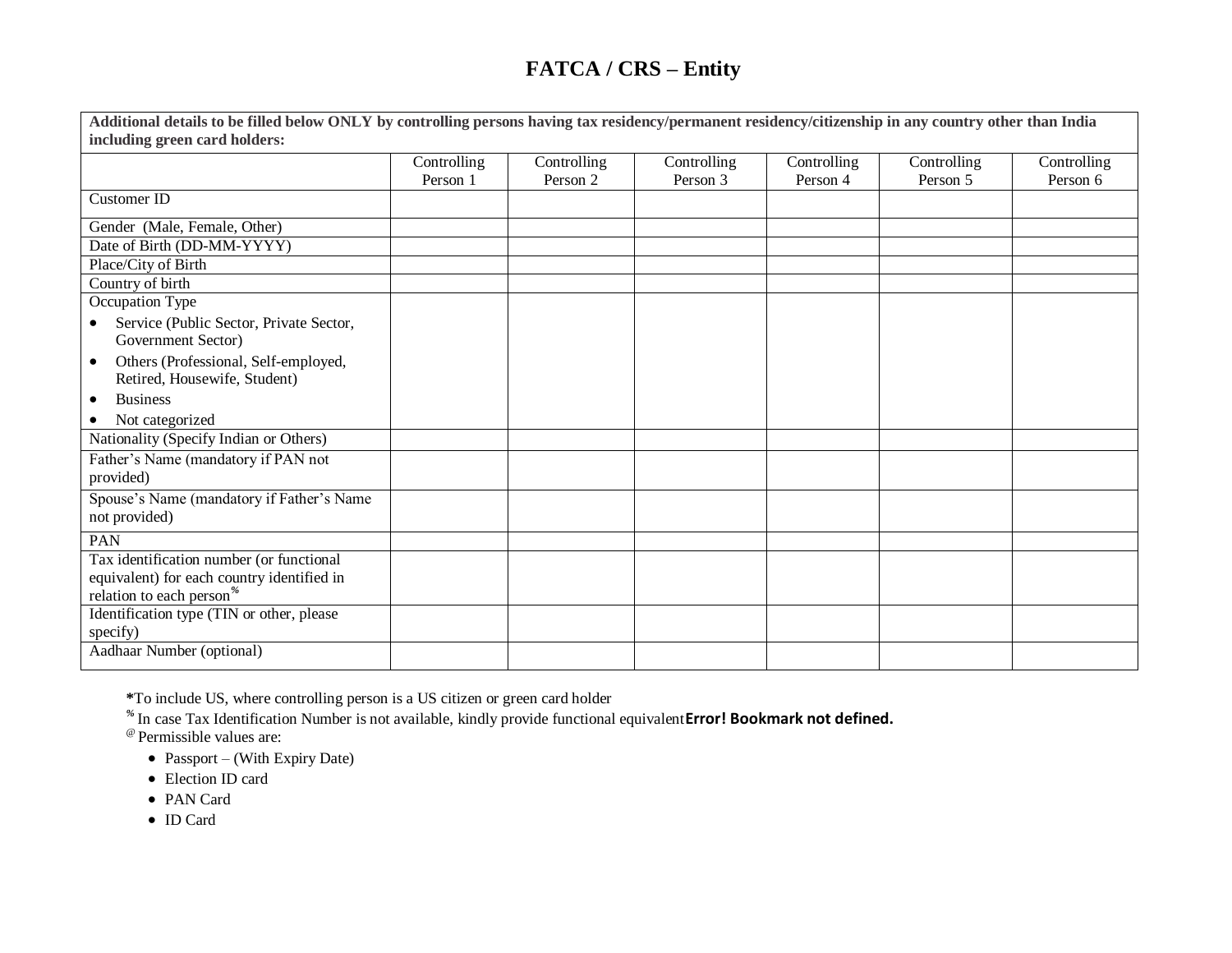- Driving License (With Expiry Date)
- UIDAI Letter
- NREGA Job card
- Others

#### **FATCA CRS Terms and Conditions**

The Central Board of Direct Taxes has notified Rules 114F to 114H, as part of the Income-tax Rules, 1962, which Rules require Indian financial institutions such as the Bank to seek additional personal, tax and beneficial owner information and certain certifications and documentation from all our account holders. In relevant cases, information will have to be reported to tax authorities/ appointed agencies. Towards compliance, we may also be required to provide information to any institutions such as withholding agents for the purpose of ensuring appropriate withholding from the account or any proceeds in relation thereto.

Should there be any **change in any information provided by you, please ensure you advise us** promptly, **i.e., within 30 days**.

Please note that you may receive more than one request for information if you have multiple relationships with \_\_\_\_\_or its group entities. Therefore, it is important that you respond to our request, even if you believe you have already supplied any previously requested information.

If you have any questions about your tax residency, please contact your tax advisor. **If you are a US citizen or resident or green card holder, please include United States in the foreign country information field along with your US Tax Identification Number.**

#### **Certification**

I have understood the information requirements of this Form (read along with the FATCA/CRS Instructions) and hereby confirm that the information provided by me on this Form is true, correct, and complete. I also confirm that I have read and understood the FATCA CRS Terms and Conditions and hereby accept the same.

Name: \_\_\_\_\_\_\_\_\_\_\_\_\_\_

Designation:

Signature: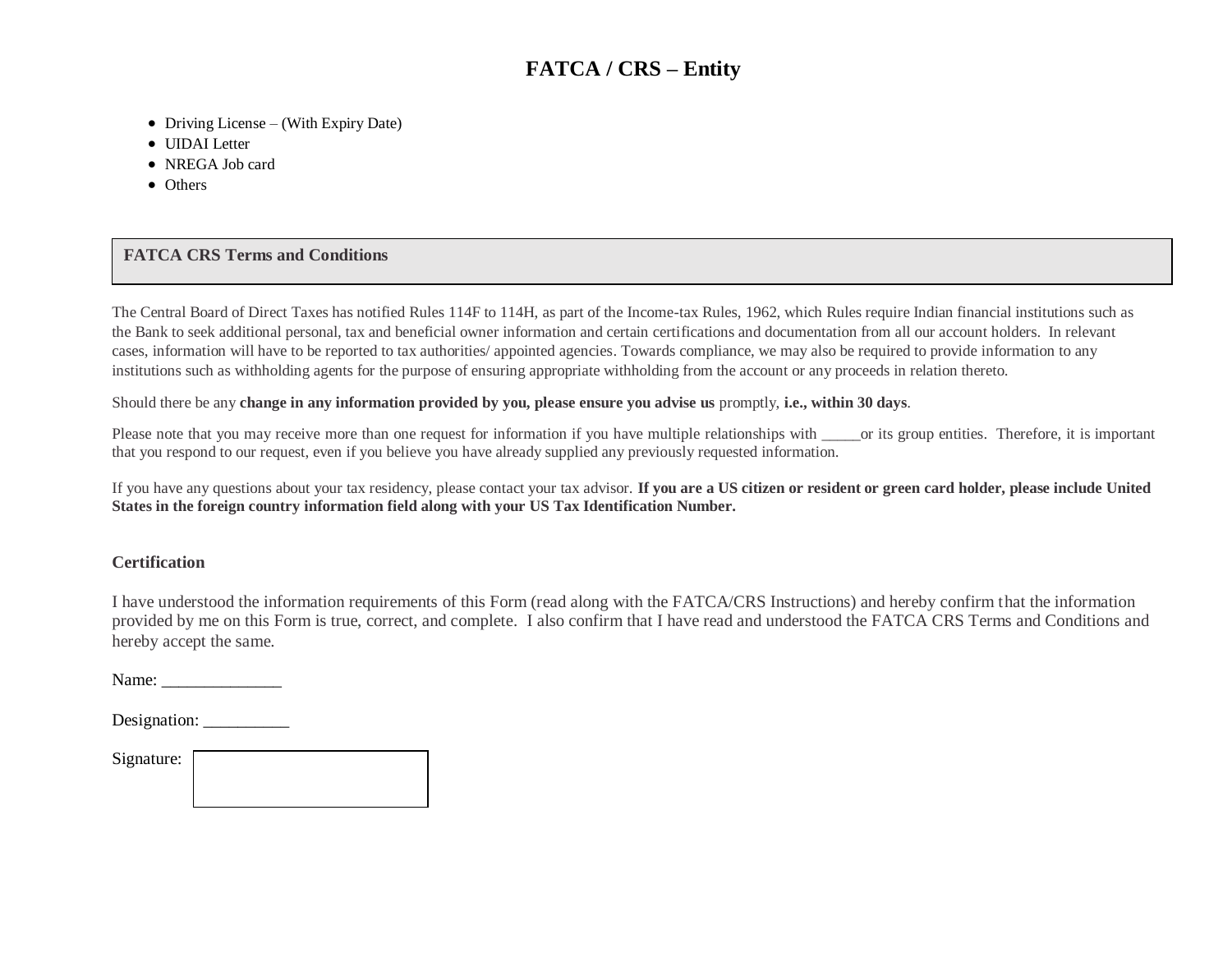| Date: | _____ | $-140x$<br>. |
|-------|-------|--------------|
|       |       |              |

#### *Part D: FATCA-CRS Instructions & Definitions*

- 1. *Financial Institution (FI)*  The term FI means any financial institution that is a Depository Institution, Custodial Institution, Investment Entity or Specified Insurance company, as defined.
	- (i) **Depository institution**: is an entity that accepts deposits in the ordinary course of banking or similar business.
	- (ii) **Custodial institution** is an entity that holds as a *substantial portion* of its business, holds financial assets for the account of others and where it's *income attributale t*o *holding financial assets and related financial services equals or exceeds 20* percent of the entity's gross income during the shorter of
		- a) The three financial years preceding the year in which determination is made; or
		- b) The period during which the entity has been in existence, whichever is less.

(iii) **Investment entity** is any entity:

- a) That *primarily conducts a business* or operates for or on behalf of a customer for any of the following activities or operations for or on behalf of a customer
	- (i) Trading in money market instruments (cheques, bills, certificates of deposit, derivatives, etc.); foreign exchange; exchange, interest rate and index instrumens; transferable securities; or commodity futures trading; or
	- (ii) Individual and collective portfolio management; or
	- (iii) Investing, administering or managing funds,money or financial asset or money on behalf of other persons ;

**or**

b) The gross income of which is primarily attributable to investing, reinvesting, or trading in financial assets, if the entity is managed by another entity that is a depository institution, a custodial institution, a specified insurance company, or an investment entity described above.

An entity is treated as primarily conducting as a business one or more of the 3 activities described above, or an entity's gross income is primarily attributable to investing, reinvesting, or trading in financial assets of the entity's gross income attributable to the relevant activities equals or exceeds 50 percent of the entity's gross income during the shorter of:

- (i) the three-year period ending on 31 March of the year preceding the year in which the determination is made; or
- (ii) the period during which the entity has been in existence.

The term "Investment Entity" does not include an entity that is an active non-financial entity as per codes 03, 04, 05 and 06 - refer point 2c.)

(iv) **Specified Insurance Company**: Entity that is an insurance company (or the holding company of an insurance company) that issues, or is obligated to make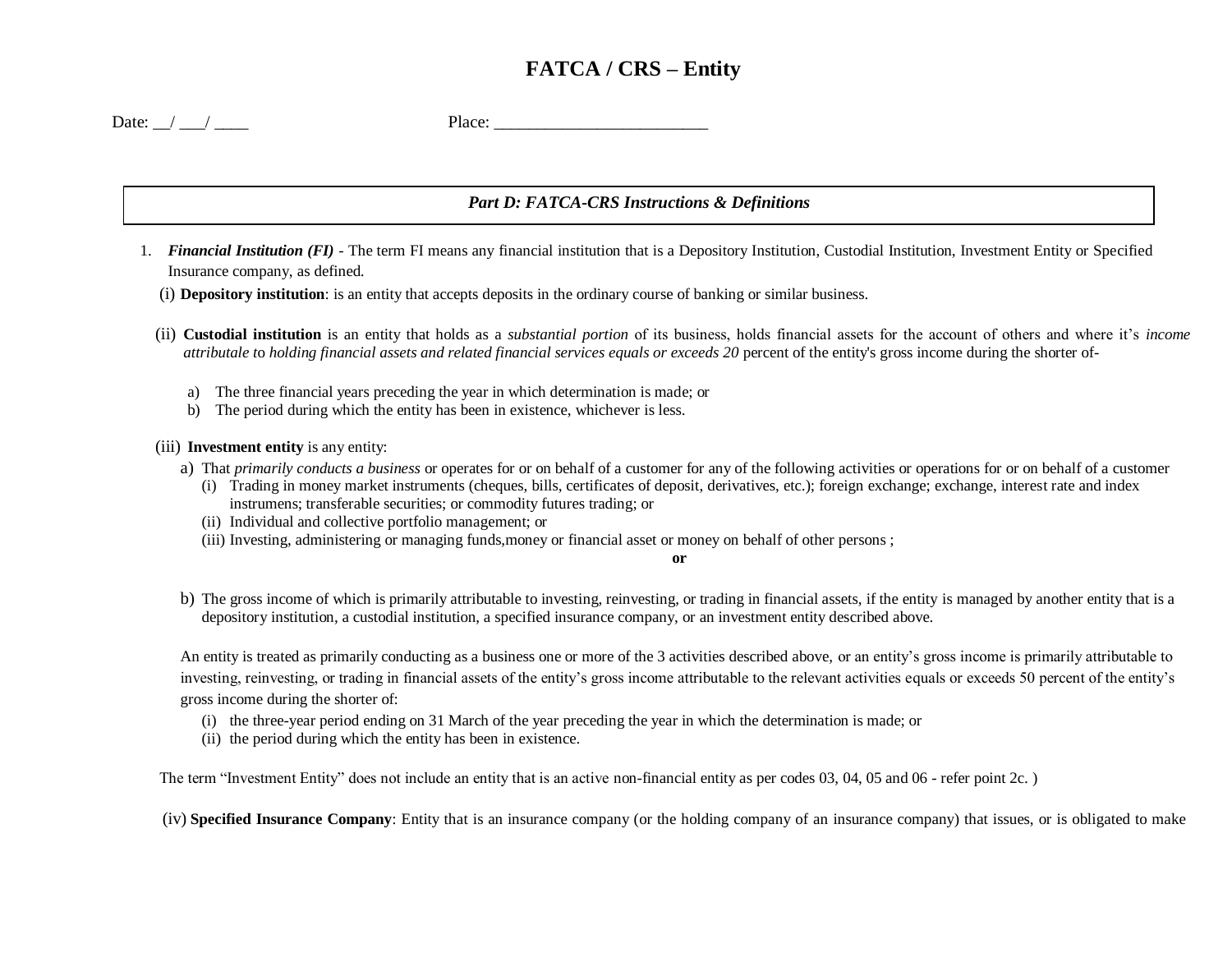payments with respect to, a Cash Value Insurance Contract or an Annuity Contract.

#### *1A FIs not required to apply for GIIN:*

| Code | Sub-category                                                                                                                                                               |
|------|----------------------------------------------------------------------------------------------------------------------------------------------------------------------------|
| 01   | Governmental Entity, International Organization or Central Bank                                                                                                            |
| 02   | Treaty Qualified Retirement Fund; a Broad Participation Retirement Fund; a Narrow Participation Retirement Fund; or a                                                      |
|      | Pension Fund of a Governmental Entity, International Organization or Central Bank                                                                                          |
| 03   | Non-public fund of the armed forces, an employees' state insurance fund, a gratuity fund or a provident fund                                                               |
| 04   | Entity is an Indian FI solely because it is an investment entity                                                                                                           |
| 05   | Qualified credit card issuer                                                                                                                                               |
| 06   | Investment Advisors, Investment Managers & Executing Brokers                                                                                                               |
| 07   | Exempt collective investment vehicle                                                                                                                                       |
| 08   | Trustee of an Indian Trust                                                                                                                                                 |
| 09   | FI with a local client base                                                                                                                                                |
| 10   | Non-registering local banks                                                                                                                                                |
| 11   | FFI with only Low-Value Accounts                                                                                                                                           |
| 12   | Sponsored investment entity and controlled foreign corporation                                                                                                             |
| 13   | Sponsored, Closely Held Investment Vehicle                                                                                                                                 |
| 14   | Owner Documented FFI (if you select this category, please provide Owner Reporting Statement or an Auditor's Letter with<br>required details as mentioned in Form W8 BEN E) |

#### *2. Non-financial entity (NFE) – Any entity that is not a financial institution*

Types of NFEs that are regarded as excluded NFE are:

a. *a.. Publicly traded company (listed company)*

A company is publicly traded if its stock are regularly traded on one or more *established securities markets*

(*Established securities market* means an exchange that is officially recognized and supervised by a governmental authority in which the securities market is located and that has a meaningful annual value of shares traded on the exchange)

b. *b. Related entity of a publicly traded company*

The NFE is a related entity of an entity of which is regularly traded on an established securities market;

c. *c. Active NFE : (is any one of the following):*

| Code | Sub-category                                                                                                                                            |
|------|---------------------------------------------------------------------------------------------------------------------------------------------------------|
| 01   | Less than 50 percent of the NFE's gross income for the preceding financial year is <i>passive income</i> and less than 50 percent of the assets held by |
|      | the-NFE during the preceding financial year are assets that produce or are held for the production of <i>passive income</i> ;                           |
| 02   | The NFE is a Governmental Entity, an International Organization, a Central Bank, or an entity wholly owned by one or more of the foregoing;             |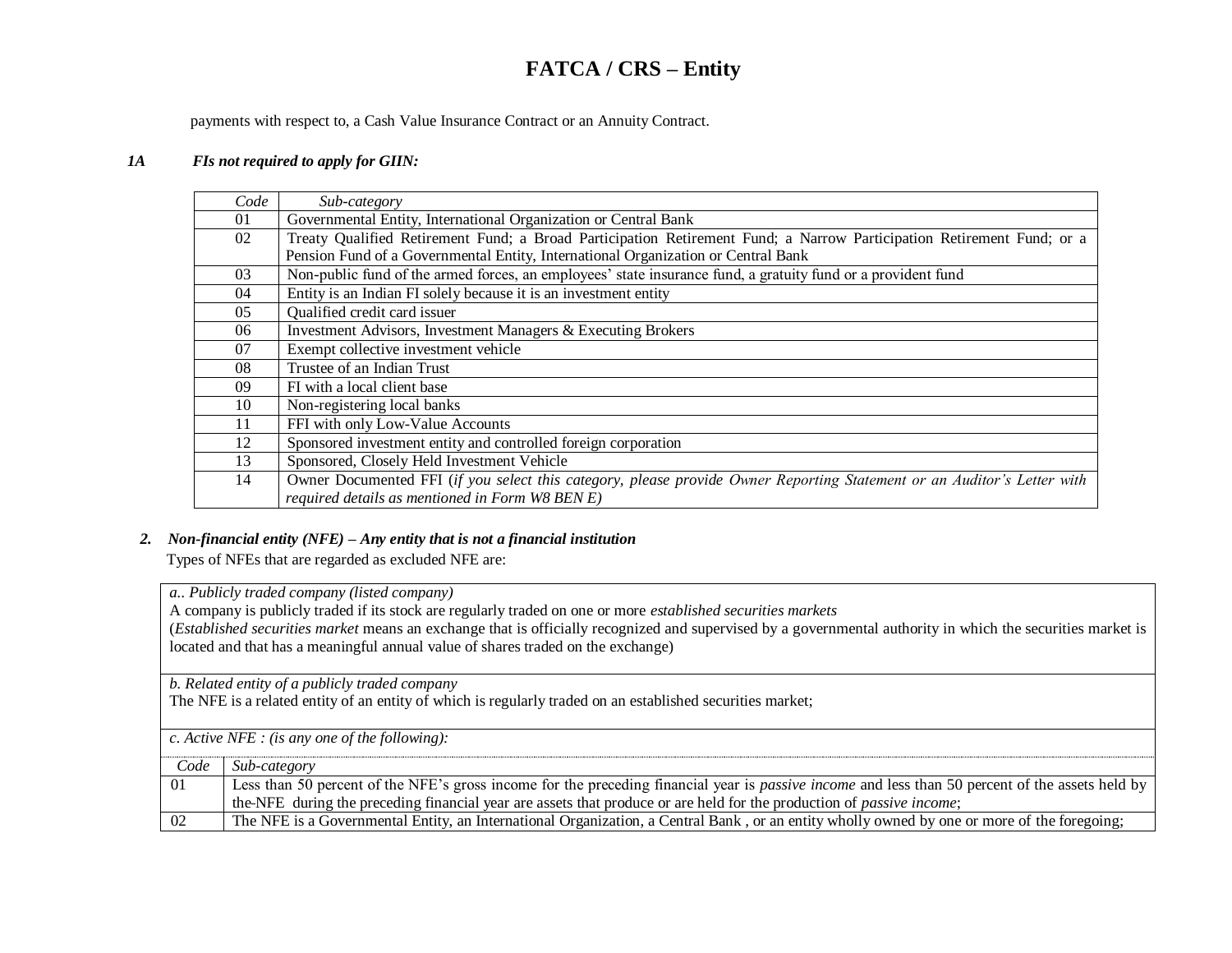| $\overline{03}$ | Substantially all of the activities of the NFE consist of holding (in whole or in part) the outstanding stock of, or providing financing and services      |
|-----------------|------------------------------------------------------------------------------------------------------------------------------------------------------------|
|                 | to, one or more subsidiaries that engage in trades or businesses other than the business of a Financial Institution, except that an entity shall not       |
|                 | qualify for this status if the entity functions as an investment fund, such as a private equity fund, venture capital fund, leveraged buyout fund, or      |
|                 | any investment vehicle whose purpose is to acquire or fund companies and then hold interests in those companies as capital assets for investment           |
|                 | purposes;                                                                                                                                                  |
| 04              | The NFE is not yet operating a business and has no prior operating history, but is investing capital into assets with the intent to operate a business     |
|                 | other than that of a Financial Institution, provided that the NFE shall not qualify for this exception after the date that is 24 months after the date of  |
|                 | the initial organization of the NFE;                                                                                                                       |
| $\overline{05}$ | The NFE was not a Financial Institution in the past five years, and is in the process of liquidating its assets or is reorganizing with the intent to      |
|                 | continue or recommence operations in a business other than that of a Financial Institution;                                                                |
| 06              | The NFE primarily engages in financing and hedging transactions with, or for, Related Entities that are not Financial Institutions, and does not           |
|                 | provide financing or hedging services to any Entity that is not a Related Entity, provided that the group of any such Related Entities is primarily        |
|                 | engaged in a business other than that of a Financial Institution;                                                                                          |
| 07              | Any NFE that fulfills all of the following requirements:                                                                                                   |
|                 | It is established and operated in India exclusively for religious, charitable, scientific, artistic, cultural, athletic, or educational purposes; or it is |
|                 | established and operated in India and it is a professional organization, business league, chamber of commerce, labor organization, agricultural            |
|                 | or horticultural organization, civic league or an organization operated exclusively for the promotion of social welfare;                                   |
|                 | It is exempt from income tax in India;<br>$\bullet$                                                                                                        |
|                 | It has no shareholders or members who have a proprietary or beneficial interest in its income or assets;<br>$\bullet$                                      |
|                 | The applicable laws of the NFE's country or territory of residence or the NFE's formation documents do not permit any income or assets of<br>$\bullet$     |
|                 | the NFE to be distributed to, or applied for the benefit of, a private person or non-charitable Entity other than pursuant to the conduct of the           |
|                 | NFE's charitable activities, or as payment of reasonable compensation for services rendered, or as payment representing the fair market value              |
|                 | of property which the NFE has purchased; and                                                                                                               |
|                 |                                                                                                                                                            |
|                 | The applicable laws of the NFE's country or territory of residence or the NFE's formation documents require that, upon the NFE's liquidation or            |
|                 | dissolution, all of its assets be distributed to a governmental entity or other non-profit organization, or escheat to the government of the NFE's         |
|                 | country or territory of residence or any political subdivision thereof.                                                                                    |
|                 | Explanation.- For the purpose of this sub-clause, the following shall be treated as fulfilling the criteria provided in the said sub-clause, namely:-      |
|                 | (I) an Investor Protection Fund referred to in clause (23EA);                                                                                              |
|                 | (II) a Credit Guarantee Fund Trust for Small Industries referred to in clause 23EB; and                                                                    |
|                 | (III) an Investor Protection Fund referred to in clause (23EC),                                                                                            |
|                 | of section 10 of the Act;                                                                                                                                  |

*3. Other definitions*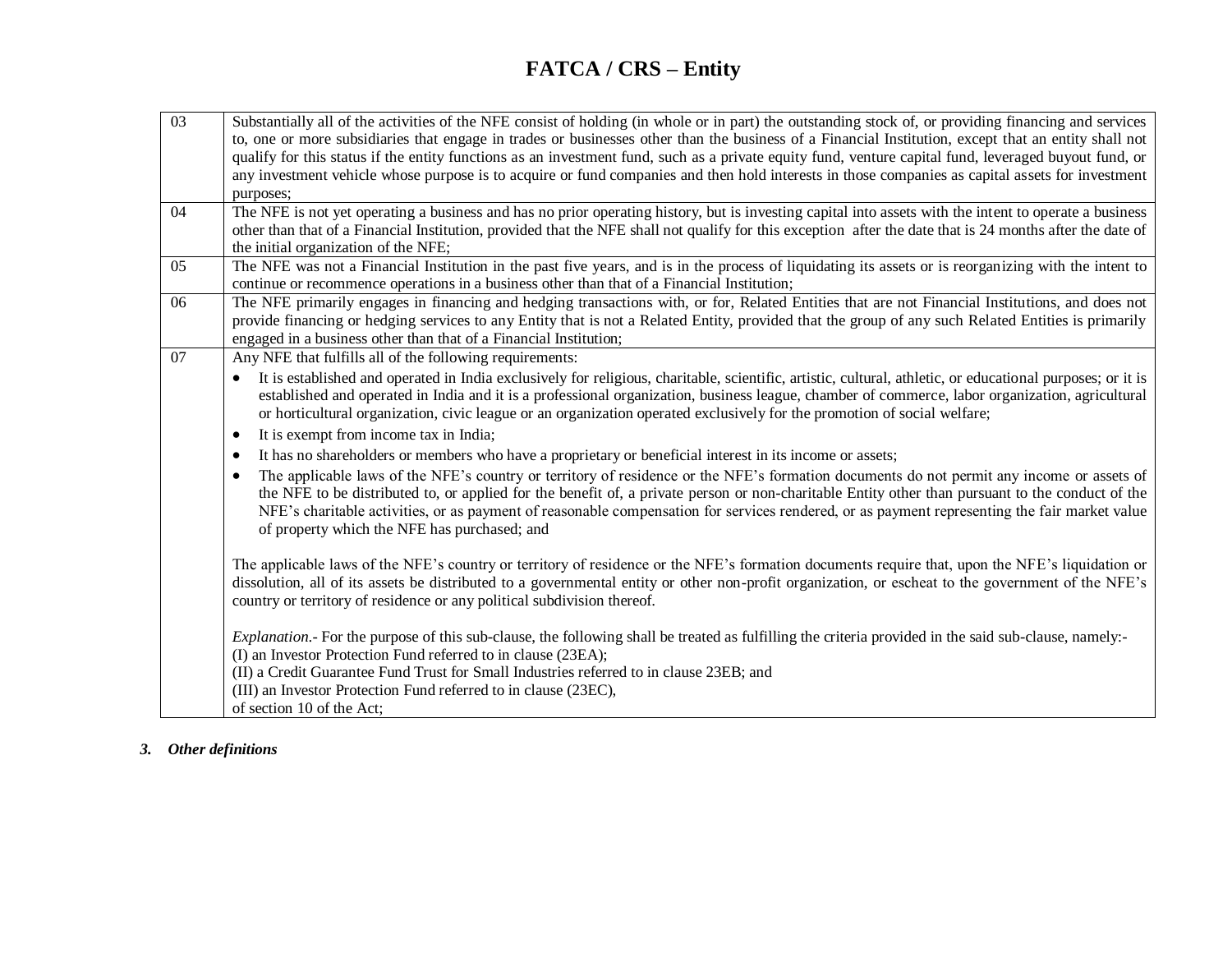*(i) Related entity* An entity is a 'related entity' of another entity if either entity controls the other entity, or the two entities are under common control For this purpose, control includes direct or indirect ownership of more than 50% of the votes and value in an entity. *(ii) Passive NFE*  The term passive NFE means (a) any non-financial entity which is not an active non-financial entity including a publicly traded corporation or related entity of a publicly traded company; or (b) an investment entity defined in clause 1(iii)(b) of these instructions. (c) a withholding foreign partnership or withholding foreign trust; (Note: Foreign persons having controlling interest in a passive NFE are liable to be reported for tax information compliance purposes) *(iii) Passive income* The term passive income includes income by way of : (1) Dividends, (2) Interest (3) Income equivalent to interest, (4) Rents and royalties, other than rents and royalties derived in the active conduct of a business conducted, at least in part, by employees of the NFE (5) Annuities (6) The excess of gains over losses from the sale or exchange of financial assets that gives rise to passive income (7) The excess of gains over losses from transactions (including futures, forwards, options and similar transactions) in any financial assets, (8) The excess of foreign currency gains over foreign currency losses (9) Net income from swaps (10) Amounts received under cash value insurance contracts But passive income will not include, in case of a non-financial entity that regularly acts as a dealer in financial assets, any income from any transaction entered into in the ordinary course of such dealer's business as such a dealer. *(iv) Controlling persons* Controlling persons are natural persons who exercise control over an entity and includes a beneficial owner under sub-rule (3) of rule 9 of the Prevention of Money-Laundering (Maintenance of Records) Rules, 2005. In the case of a trust, the controlling person means the settlor, the trustees, the protector (if any), the beneficiaries or class of beneficiaries, and any other natural person exercising ultimate effective control over the trust. In the case of a legal arrangement other than a trust, controlling person means persons in equivalent or similar positions.

Pursuant to guidelines on identification of Beneficial Ownership issued vide SEBI circular no. CIR/MIRSD/2/2013 dated January 24, 2013, persons (other than Individuals) are required to provide details of Beneficial Owner(s) ('BO'). Accordingly, the Beneficial Owner means 'Natural Person', who, whether acting alone or together, or through one or more juridical person, exercises control through ownership or who ultimately has a controlling ownership interest of / entitlements to:

i. More than 25% of shares or capital or profits of the juridical person, where the juridical person is a company;

ii. More than 15% of the capital or profits of the juridical person, where the juridical person is a partnership; or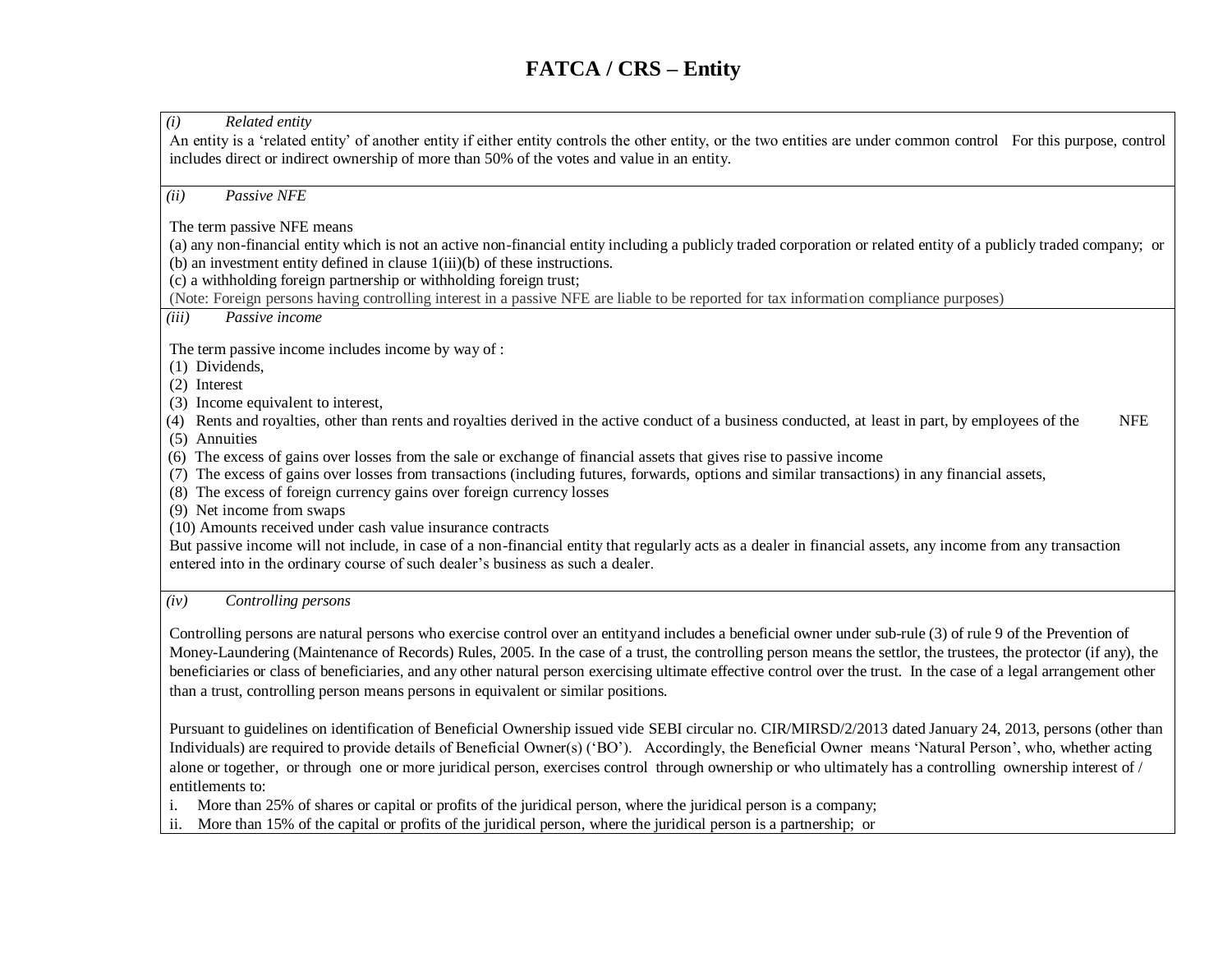iii. More than 15% of the property or capital or profits of the juridical person, where the juridical person is an unincorporated association or body of individuals.

Where the client is a trust, the financial institution shall identify the beneficial owners of the client and take reasonable measures to verify the identity of such persons, through the identity of the settler of the trust, the trustee, the protector, the beneficiaries with 15% or more interest in the trust and any other natural person exercising ultimate effective control over the trust through a chain of control or ownership.

Where no natural person is identified the identity of the relevant natural person who holds the position of senior managing official.

|                 | (A) Controlling Person Type:                         |  |  |
|-----------------|------------------------------------------------------|--|--|
| Code            | Sub-category                                         |  |  |
| C <sub>01</sub> | CP of legal person-ownership                         |  |  |
| CO <sub>2</sub> | CP of legal person-other means                       |  |  |
| CO <sub>3</sub> | CP of legal person-senior managing official          |  |  |
| CO <sub>4</sub> | CP of legal arrangement-trust-settlor                |  |  |
| CO <sub>5</sub> | CP of legal arrangement--trust-trustee               |  |  |
| C <sub>06</sub> | CP of legal arrangement--trust-protector             |  |  |
| CO <sub>7</sub> | CP of legal arrangement--trust-beneficiary           |  |  |
| CO8             | CP of legal arrangement--trust-other                 |  |  |
| CO9             | CP of legal arrangement—Other-settlor equivalent     |  |  |
| C10             | CP of legal arrangement—Other-trustee equivalent     |  |  |
| C11             | CP of legal arrangement—Other-protector equivalent   |  |  |
| C12             | CP of legal arrangement—Other-beneficiary equivalent |  |  |
| C13             | CP of legal arrangement—Other-other equivalent       |  |  |
| C14             | Unknown                                              |  |  |

*(v) Specified U.S. person –* A U.S person **other** than the following:

(a) a corporation the stock of which is regularly traded on one or more established securities markets;

(b) any corporation that is a member of the same expanded affiliated group, as defined in section  $1471(e)(2)$  of the U.S. Internal Revenue Code, as a corporation described in clause (i);

(c) the United States or any wholly owned agency or instrumentality thereof;

(d) any State of the United States, any U.S. Territory, any political subdivision of any of the foregoing, or any wholly owned agency or instrumentality of any one or more of the foregoing;

(e) any organization exempt from taxation under section 501(a) of the U.S. Internal Revenue Code or an individual retirement plan as defined in section 7701(a)(37) of the U.S. Internal Revenue Code;

(f) any bank as defined in section 581 of the U.S. Internal Revenue Code;

(g) any real estate investment trust as defined in section 856 of the U.S. Internal Revenue Code;

(h) any regulated investment company as defined in section 851 of the U.S. Internal Revenue Code or any entity registered with the U.S. Securities and Exchange Commission under the Investment Company Act of 1940 (15 U.S.C. 80a-64);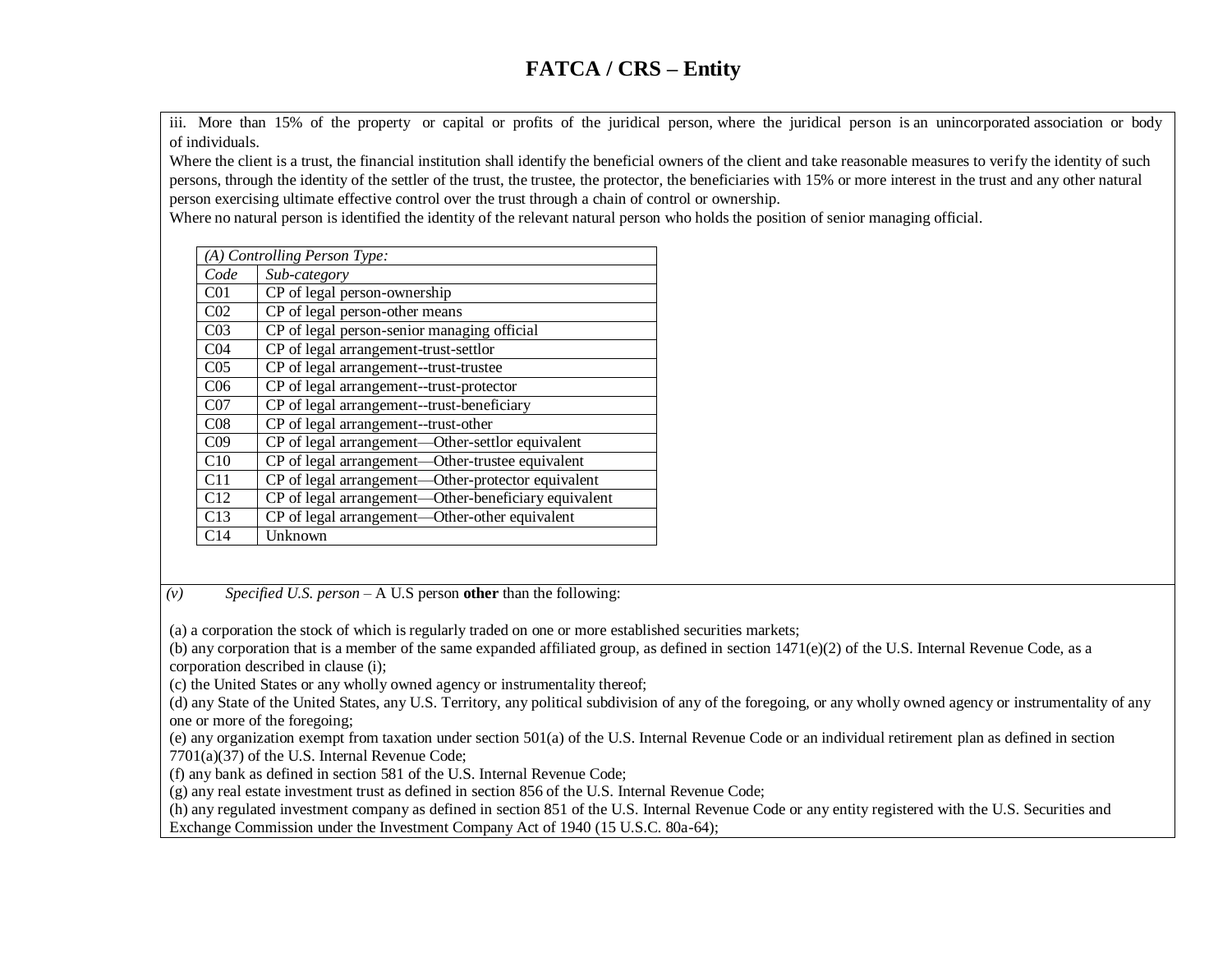(i) any common trust fund as defined in section 584(a) of the U.S. Internal Revenue Code;

(j) any trust that is exempt from tax under section  $664(c)$  of the U.S. Internal Revenue Code or that is described in section  $4947(a)(1)$  of the U.S. Internal Revenue Code;

(k) a dealer in securities, commodities, or derivative financial instruments (including notional principal contracts, futures, forwards, and options) that is registered as such under the laws of the United States or any State;

(l) a broker as defined in section 6045(c) of the U.S. Internal Revenue Code; or

(m) any tax-exempt trust under a plan that is described in section 403(b) or section 457(g) of the U.S. Internal Revenue Code.

*(vi) Owner documented FFI*

An FFI meets the following requirements:

(A) The FFI is an FFI solely because it is an investment entity;

(B) The FFI is not owned by or related to any FFI that is a depository institution, custodial institution, or specified insurance company;

(C) The FFI does not maintain a financial account for any nonparticipating FFI;

(D) The FFI provides the designated withholding agent with all of the documentation and agrees to notify the

withholding agent if there is a change in circumstances; and

(E) The designated withholding agent agrees to report to the IRS (or, in the case of a reporting Model 1 FFI, to the relevant foreign government or agency thereof) all of the information described in or (as appropriate) with respect to any specified U.S. persons and (2). Notwithstanding the previous sentence, the designated withholding agent is not required to report information with respect to an indirect owner of the FFI that holds its interest through a participating FFI, a deemed-compliant FFI (other than an owner-documented FFI), an entity that is a U.S. person, an exempt beneficial owner, or an excepted NFE.

*(vii) Direct reporting NFE*

A direct reporting NFE means a NFE that elects to report information about its direct or indirect substantial U.S. owners to the IRS

| Code          | Sub-category                                                                                                     |
|---------------|------------------------------------------------------------------------------------------------------------------|
| A             | An organization exempt from tax under section $501(a)$ or any individual retirement plan as defined in section   |
|               | 7701(a)(37)                                                                                                      |
| В             | The United States or any of its agencies or instrumentalities                                                    |
| $\mathcal{C}$ | A state, the District of Columbia, a possession of the United States, or any of their political subdivisions or  |
|               | instrumentalities                                                                                                |
| D             | A corporation the stock of which is regularly traded on one or more established securities markets, as described |
|               | in Reg. section $1.1472 - 1(c)(1)(i)$                                                                            |
|               | A corporation that is a member of the same expanded affiliated group as a corporation described in Reg. section  |

*(viii) Exemption code for U.S. persons*